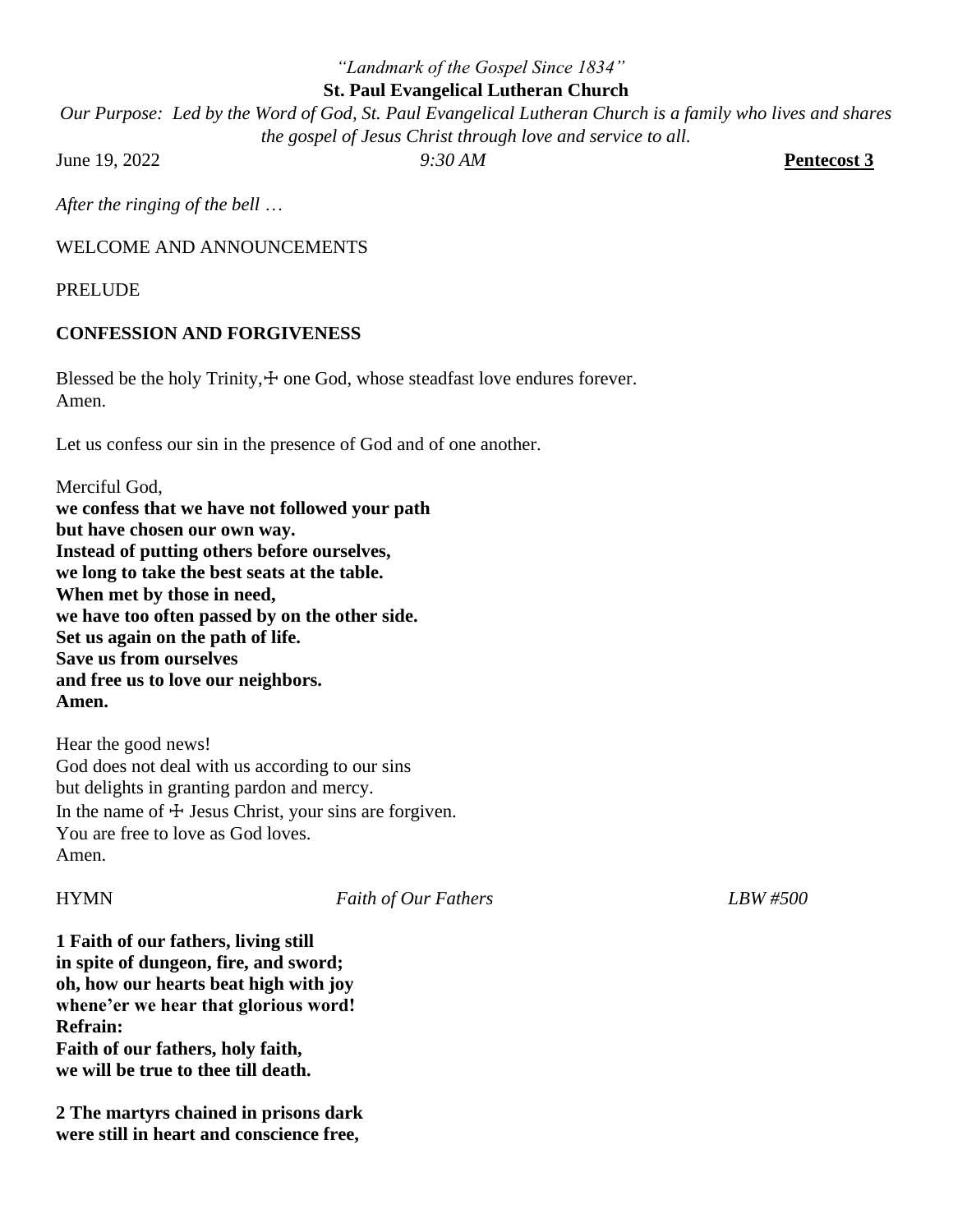**and bless'd would be their children's fate if they, like them, should die for thee! [Refrain]**

**3 Faith of our fathers, we will love both friend and foe in all our strife, proclaim thee, too, as love knows how, by saving word and faithful life! [Refrain]**

### **GREETING**

The grace of our Lord Jesus Christ, the love of God, and the communion of the Holy Spirit be with you all. **And also with you.**

**SONG OF PRAISE** *How Sweet the Name of Jesus Sounds LBW#345, vs.1,3, & 5*

**1 How sweet the name of Jesus sounds in a believer's ear! It soothes our sorrows, heals our wounds, and drives away our fear.**

**3 Dear name! the rock on which I build, My shield and hiding place; My never failing treasury filled with boundless stores of grace.** 

**5 O Jesus, shepherd, guardian, friend, my Prophet, Priest, and King, my Lord, my Life, my Way, my End, accept the praise I bring.**

## **PRAYER OF THE DAY**

O Lord God, we bring before you the cries of a sorrowing world. In your mercy set us free from the chains that bind us, and defend us from everything that is evil, through Jesus Christ, our Savior and Lord. **Amen.**

FIRST READING Isaiah 65:1-9

 $1$ I was ready to be sought out by those who did not ask, to be found by those who did not seek me. I said, "Here I am, here I am," to a nation that did not call on my name. <sup>2</sup>I held out my hands all day long to a rebellious people, who walk in a way that is not good, following their own devices; <sup>3</sup>a people who provoke me to my face continually, sacrificing in gardens and offering incense on bricks; <sup>4</sup>who sit inside tombs. and spend the night in secret places; who eat swine's flesh,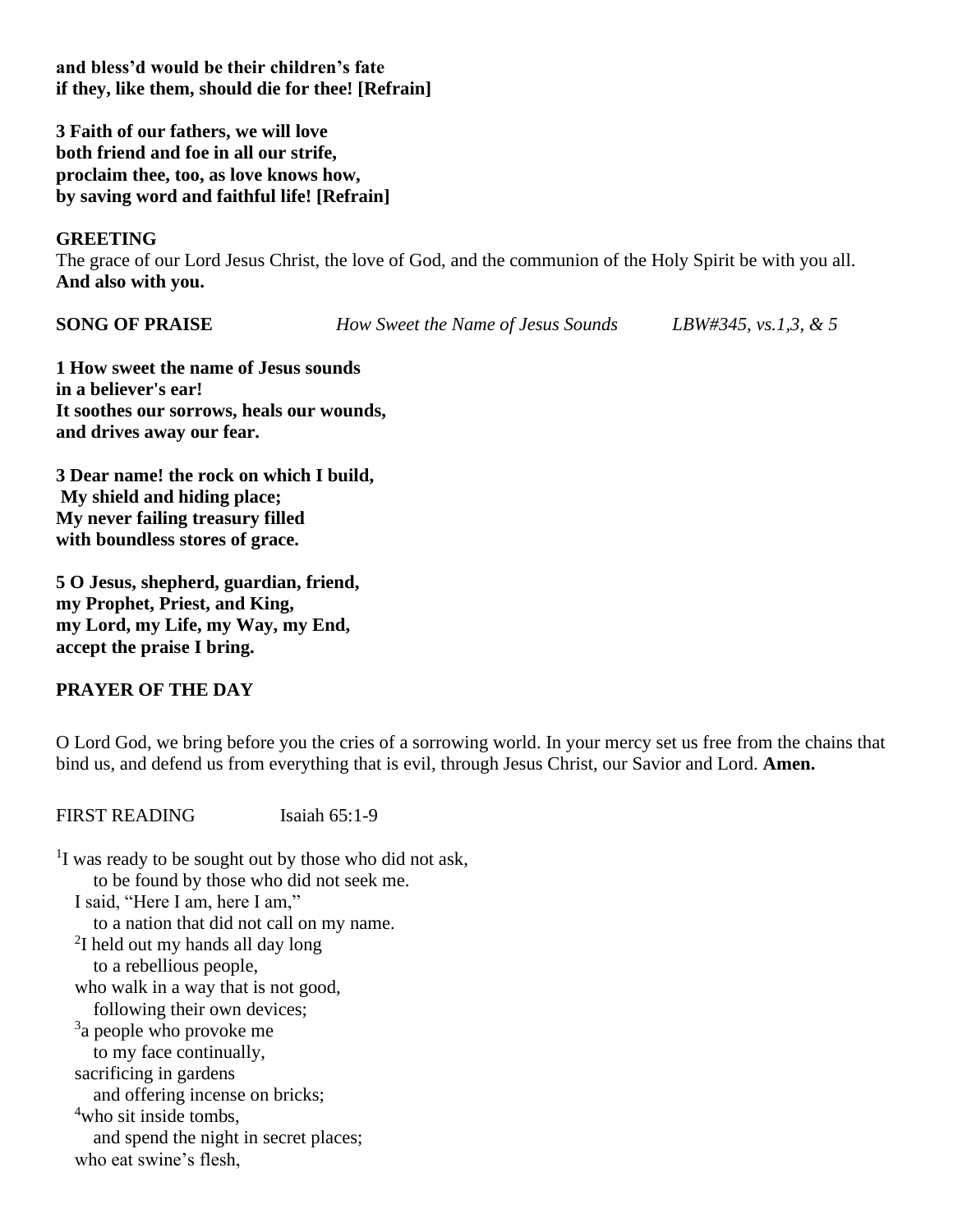with broth of abominable things in their vessels; <sup>5</sup>who say, "Keep to yourself, do not come near me, for I am too holy for you." These are a smoke in my nostrils, a fire that burns all day long. <sup>6</sup>See, it is written before me: I will not keep silent, but I will repay; I will indeed repay into their laps  $7$ their iniquities and their ancestors' iniquities together, says the LORD; because they offered incense on the mountains and reviled me on the hills, I will measure into their laps full payment for their actions. <sup>8</sup>Thus says the LORD: As the wine is found in the cluster, and they say, "Do not destroy it, for there is a blessing in it," so I will do for my servants' sake, and not destroy them all. <sup>9</sup>I will bring forth descendants from Jacob, and from Judah inheritors of my mountains; my chosen shall inherit it, and my servants shall settle there.

### **PSALM 22:19-28** Read responsively p. 225

<sup>19</sup>Save me from the sword, my life from the power of the dog.

**<sup>20</sup>Save me from the lion's mouth,**

**my wretched body from the horns of wild bulls.**

<sup>21</sup>I will declare your name to my brethren;

in the midst of the congregation I will praise you.

**<sup>22</sup>Praise the LORD, you that fear him;**

**stand in awe of him, O offspring of Israel; all you of Jacob's line, give glory.**

 $23$ For he does not despise nor abhor the poor in their poverty; neither does he hide his face from them; but when they cry to him he hears them.

**<sup>24</sup>My praise is of him in the great assembly;**

**I will perform my vows in the presence of those who worship him.**

 $25$ The poor shall eat and be satisfied, and those who seek the LORD shall praise him: "May your heart live forever!"

#### **<sup>26</sup>All the ends of the earth shall remember and turn to the LORD, and all the families of the nations shall bow before him.**

 $27$ For kingship belongs to the LORD;

he rules over the nations.

**<sup>28</sup>To him alone all who sleep in the earth bow down in worship; all who go down to the dust fall before him.**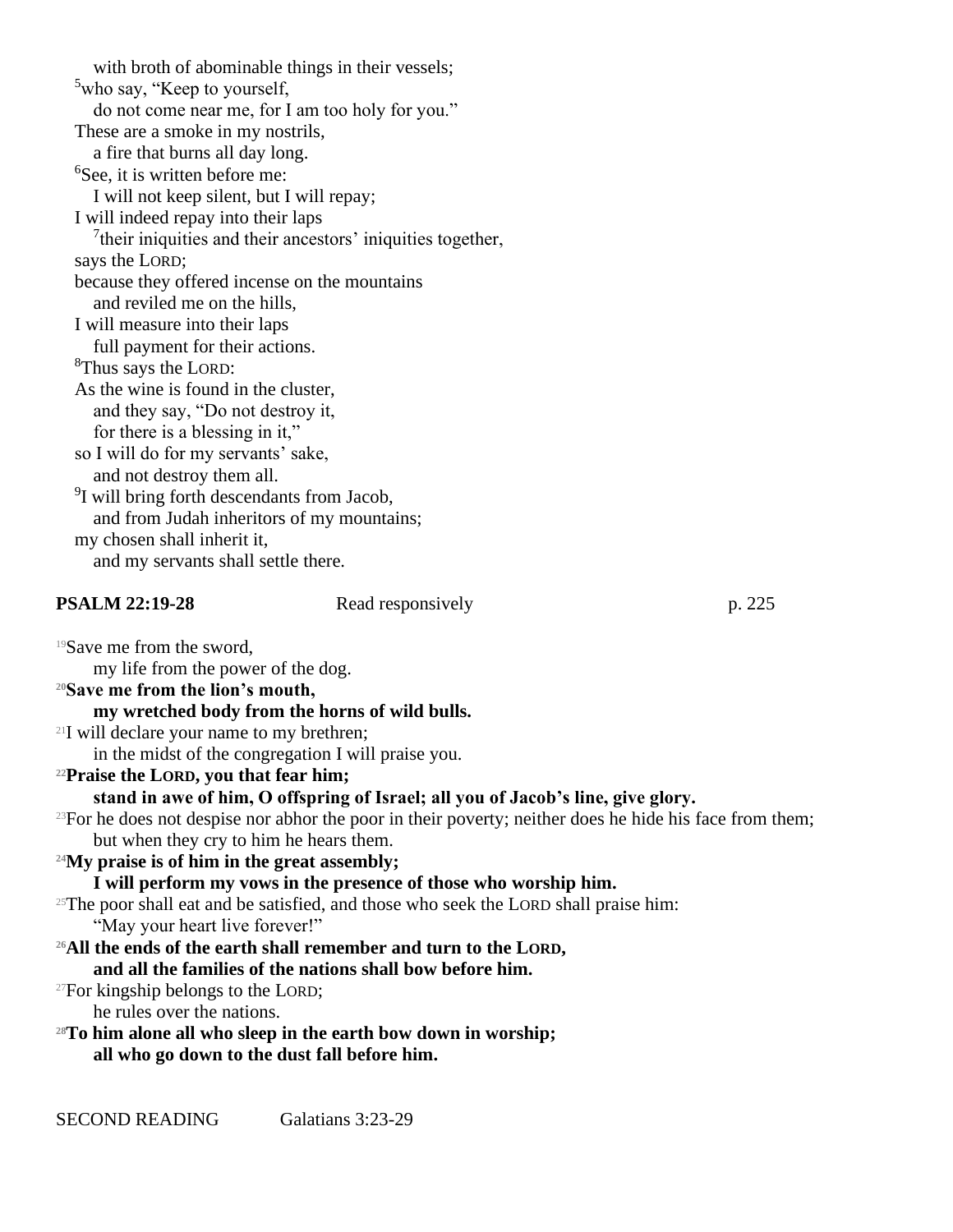$^{23}$ Now before faith came, we were imprisoned and guarded under the law until faith would be revealed. <sup>24</sup>Therefore the law was our disciplinarian until Christ came, so that we might be justified by faith. <sup>25</sup>But now that faith has come, we are no longer subject to a disciplinarian, <sup>26</sup>for in Christ Jesus you are all children of God through faith. <sup>27</sup>As many of you as were baptized into Christ have clothed yourselves with Christ. <sup>28</sup>There is no longer Jew or Greek, there is no longer slave or free, there is no longer male and female; for all of you are one in Christ Jesus. <sup>29</sup>And if you belong to Christ, then you are Abraham's offspring, heirs according to the promise.

#### GOSPEL VERSE

## *Alleluia. Lord to whom shall we go? You have the words of eternal life, Alleluia.*

GOSPEL READING Luke 8:26-39

## **Glory to you, O Lord.**

<sup>26</sup>Then [Jesus and his disciples] arrived at the country of the Gerasenes, which is opposite Galilee. <sup>27</sup>As he stepped out on land, a man of the city who had demons met him. For a long time he had worn no clothes, and he did not live in a house but in the tombs. <sup>28</sup>When he saw Jesus, he fell down before him and shouted at the top of his voice, "What have you to do with me, Jesus, Son of the Most High God? I beg you, do not torment me"— <sup>29</sup>for Jesus had commanded the unclean spirit to come out of the man. (For many times it had seized him; he was kept under guard and bound with chains and shackles, but he would break the bonds and be driven by the demon into the wilds.) <sup>30</sup>Jesus then asked him, "What is your name?" He said, "Legion"; for many demons had entered him. <sup>31</sup>They begged him not to order them to go back into the abyss.

 $32$ Now there on the hillside a large herd of swine was feeding; and the demons begged Jesus to let them enter these. So he gave them permission. <sup>33</sup>Then the demons came out of the man and entered the swine, and the herd rushed down the steep bank into the lake and was drowned.

 $34$ When the swineherds saw what had happened, they ran off and told it in the city and in the country.  $35$ Then people came out to see what had happened, and when they came to Jesus, they found the man from whom the demons had gone sitting at the feet of Jesus, clothed and in his right mind. And they were afraid. <sup>36</sup>Those who had seen it told them how the one who had been possessed by demons had been healed. <sup>37</sup>Then all the people of the surrounding country of the Gerasenes asked Jesus to leave them; for they were seized with great fear. So he got into the boat and returned. <sup>38</sup>The man from whom the demons had gone begged that he might be with him; but Jesus sent him away, saying, <sup>39</sup> Return to your home, and declare how much God has done for you." So he went away, proclaiming throughout the city how much Jesus had done for him.

## **Praise to you, O Christ.**

CHILDREN'S MESSAGE

PROCLAMATION

HYMN *This is the Spirit's Entry Now RWS #164*

**1 This is the Spirit's entry now: the water and the word, the cross of Jesus on your brow, the seal both felt and heard.**

**2 This miracle of life reborn comes from the Lord of breath;**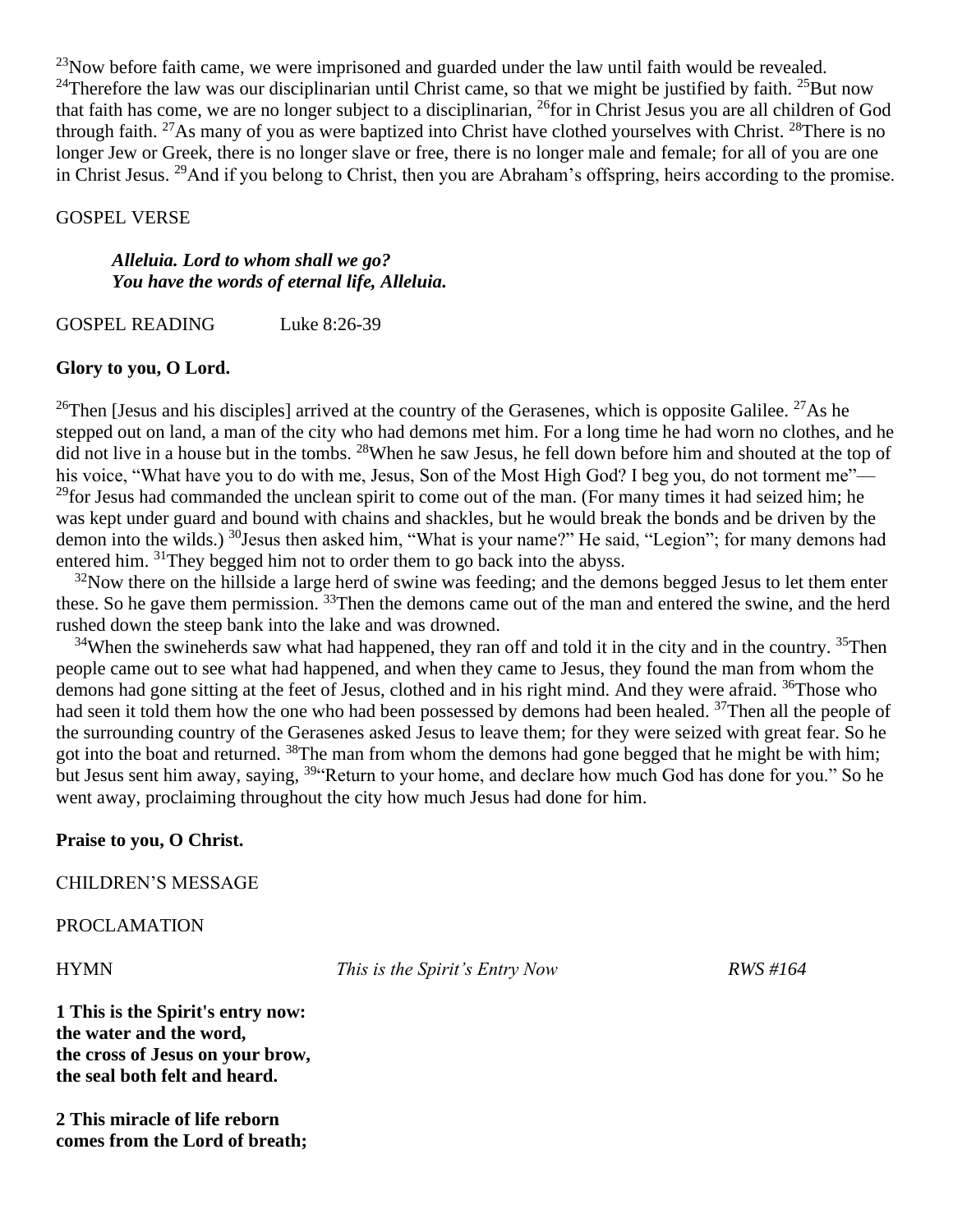**the perfect man from life was torn; our life comes through his death.**

**3 Let water be the sacred sign that we must die each day to rise again by his design as followers of his way.**

**4 Renewing Spirit, hear our praise for your baptismal power that washes us through all our days. Lord, cleanse again this hour.**

# HOLY BAPTISM with APOSTLES' CREED p. 121

## PRESENTATION

In Holy Baptism our gracious heavenly Father liberates us from sin and death by joining us to the death and resurrection of our Lord Jesus Christ. We are born children of a fallen humanity; in the waters of Baptism we are reborn children of God and inheritors of eternal life. By water and the Holy Spirit we are made members of the Church which is the body of Christ. In baptism, we are welcomed into the body of Christ and sent to share in the mission of God. We are called to live among God's faithful people, to hear the word of God and share in the Lord's supper, to proclaim the good news of God in Christ through word and deed, to serve all people, following the example of Jesus, and to strive for justice and peace in all the earth.

*Sponsor: We present Ada Elizabeth Mabe to receive the Sacrament of Holy Baptism.*

In Christian love you have presented Ada Elizabeth for Holy Baptism. You should, therefore, faithfully bring her to the services of God's house, and teach her the Lord's Prayer, the Creed, and the Ten Commandments. As she grows in years, you should place in her hands the Holy Scriptures and provide for her instruction in the Christian faith, that, living in the covenant of her Baptism and in communion with the Church, she may lead a godly life until the day of Jesus Christ.

Do you promise to fulfill these obligations?

*Parents and Sponsors: We do.*

## THANKSGIVING

The Lord be with you. **And also with you.** Let us give thanks to the Lord our God. **It is right to give him thanks and praise.**

Holy God, mighty Lord, gracious Father: We give you thanks, for in the beginning your Spirit moved over the waters and you created heaven and earth. By the gift of water you nourish and sustain us and all living things.

By the waters of the flood you condemned the wicked and saved those whom you had chosen, Noah and his family. You led Israel by the pillar of cloud and fire through the sea, out of slavery into the freedom of the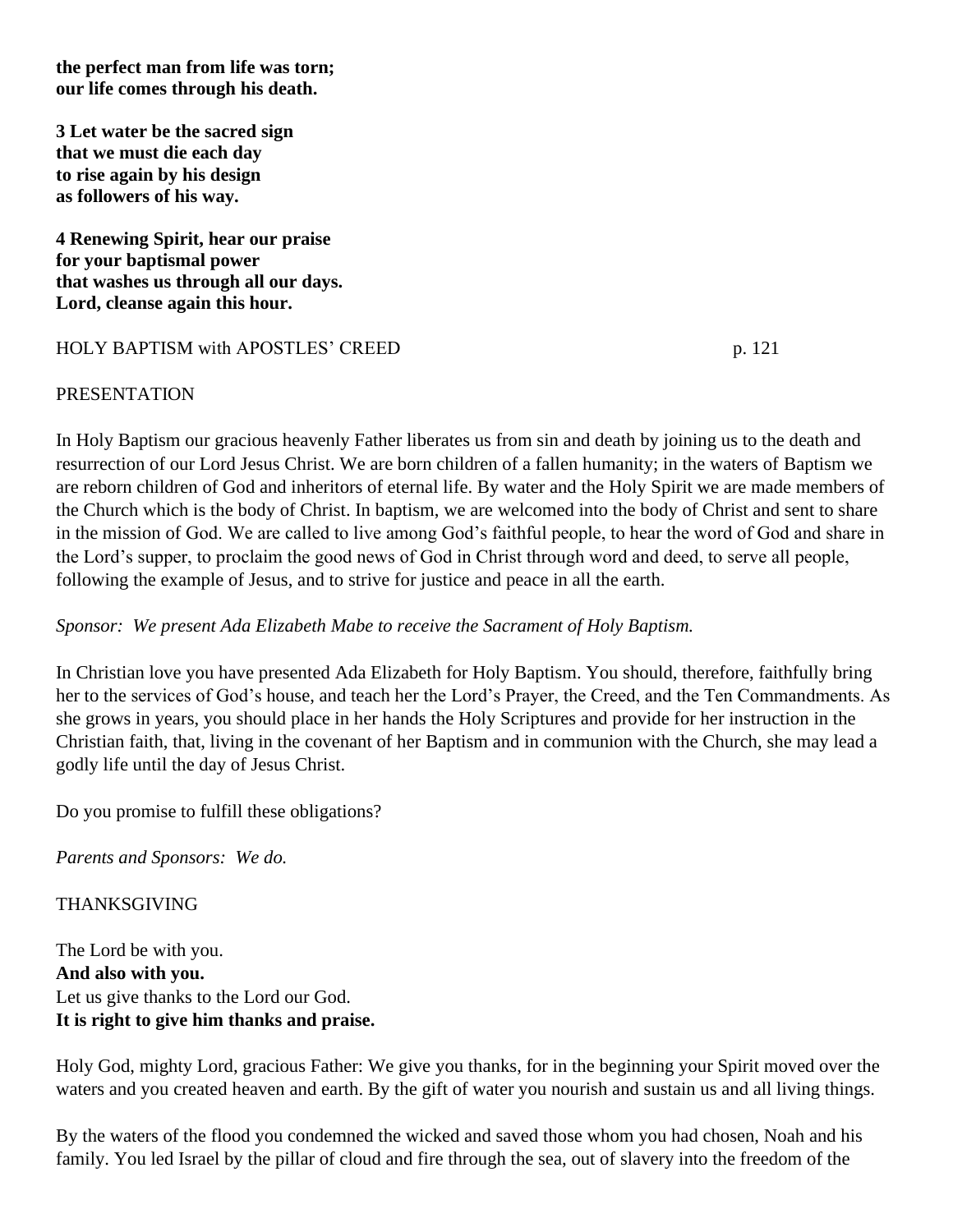promised land. In the waters of the Jordan your Son was baptized by John and anointed with the Spirit. By the baptism of his own death and resurrection your beloved Son has set us free from the bondage to sin and death, and has opened the way to the joy and freedom of everlasting life. He made water a sign of the kingdom and of cleansing and rebirth. In obedience to his command, we make disciples of all nations, baptizing them in the name of the Father, and of the Son, and of the Holy Spirit.

Pour out your Holy Spirit, so that Ada Elizabeth Mabe who is here baptized may be given new life. Wash away the sin of all who are cleansed by this water and bring them forth as inheritors of your glorious kingdom.

To you be given praise and honor and worship through your Son, Jesus Christ our Lord, in the unity of the Holy Spirit, now and forever. **Amen**

# PROFESSION OF FAITH

I ask you to profess your faith in Christ Jesus, reject sin, and confess the faith of the church, the faith in which we baptize.

# *Parents, sponsors and congregation respond:*

Do you renounce all the forces of evil, the devil, and all his empty promises? **I do.**

Do you believe in God the Father? **I believe in God, the Father almighty, creator of heaven and earth.**

Do you believe in Jesus Christ, the Son of God? **I believe in Jesus Christ, his only Son, our Lord. He was conceived by the power of the Holy Spirit and born of the virgin Mary. He suffered under Pontius Pilate, was crucified, died, and was buried. He descended into hell.\* On the third day he rose again. He ascended into heaven, and is seated at the right hand of the Father. He will come again to judge the living and the dead.**

Do you believe in God the Holy Spirit? **I believe in the Holy Spirit, the holy catholic church, the communion of saints, the forgiveness of sins, the resurrection of the body, and the life everlasting. Amen**

# **BAPTISM**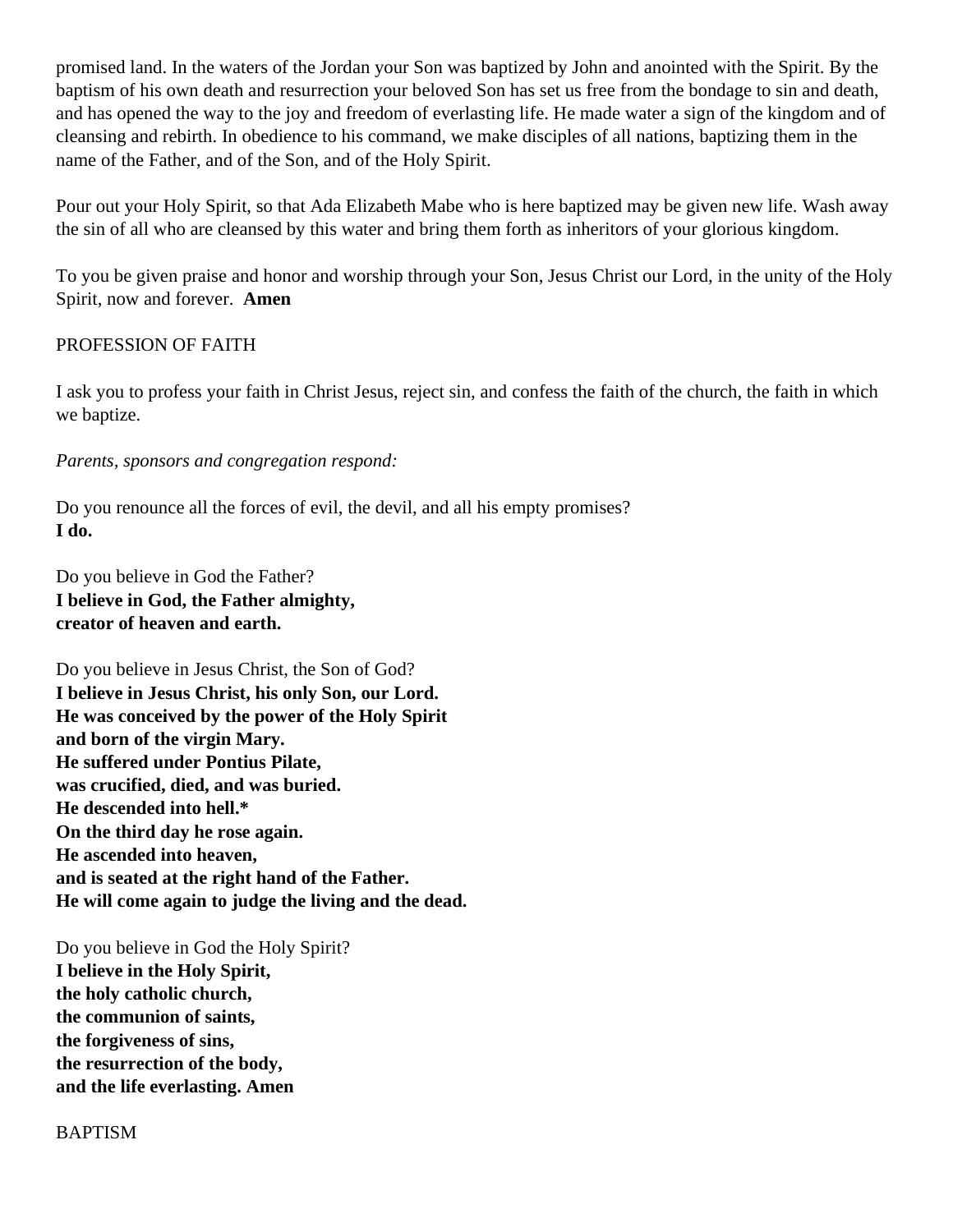Ada Elizabeth Mabe, I baptize you in the name of the Father, and of the Son, and of the Holy Spirit. Amen

God, the Father of our Lord Jesus Christ, we give you thanks for freeing your sons and daughters from the power of sin and for raising Ada Elizabeth up to a new life through this holy sacrament. Pour your Holy Spirit upon Ada Elizabeth: the spirit of wisdom and understanding, the spirit of counsel and might, the spirit of knowledge and the fear of the Lord, the spirit of joy in your presence. **Amen**

Ada Elizabeth, child of God, you have been sealed by the Holy Spirit and marked with the cross of Christ forever. **Amen**

*Congregational Representative: Let your light so shine before others that they may see your good works and glorify your Father in heaven.*

O God, the giver of all life, look with kindness upon Stephen and Evelin as they parent Ada Elizabeth. Let them ever rejoice in the gift you have given them. Make them teachers and examples of righteousness for Ada Elizabeth. Strengthen them in their own Baptism so they may share eternally with Ada Elizabeth the salvation you have given them, through Jesus Christ our Lord. **Amen**

# WELCOME

Through Baptism God has made this new sister a member of the priesthood we all share in Christ Jesus, that we may proclaim the praise of God and bear his creative and redeeming Word to all the world.

# **We welcome you into the Lord's family. We receive you as a fellow member of the body of Christ, child of the same heavenly Father, and worker with us in the kingdom of God.**

# PRAYERS OF THE CHURCH

United in Christ and guided by the Spirit, we pray for the church, the creation, and all in need.

# *A brief silence.*

Holy God, you hear the cries of those who seek you. Equip your church with evangelists who reveal the continuous call of your outstretched hands and your promises of a home in you. Especially bless Ada Elizabeth as she joins us all in mission this day. God of grace,

# **hear our prayer.**

You hear the cries of the earth. Guide us to develop and implement sources of energy and food production that renew and preserve our earth and all its creatures. God of grace,

# **hear our prayer.**

You hear the cries of those who are marginalized or cast out. On this Juneteenth observance, guide us continually toward the end of oppression in all its forms. Bring true freedom and human flourishing to all your beloved children. God of grace,

# **hear our prayer.**

You hear the cries of those who suffer. Come to the aid of all who are homeless, naked, hungry, and sick (*especially*). Bring peace to any experiencing mental illness, that they can clearly recognize your loving presence. God of grace,

## **hear our prayer.**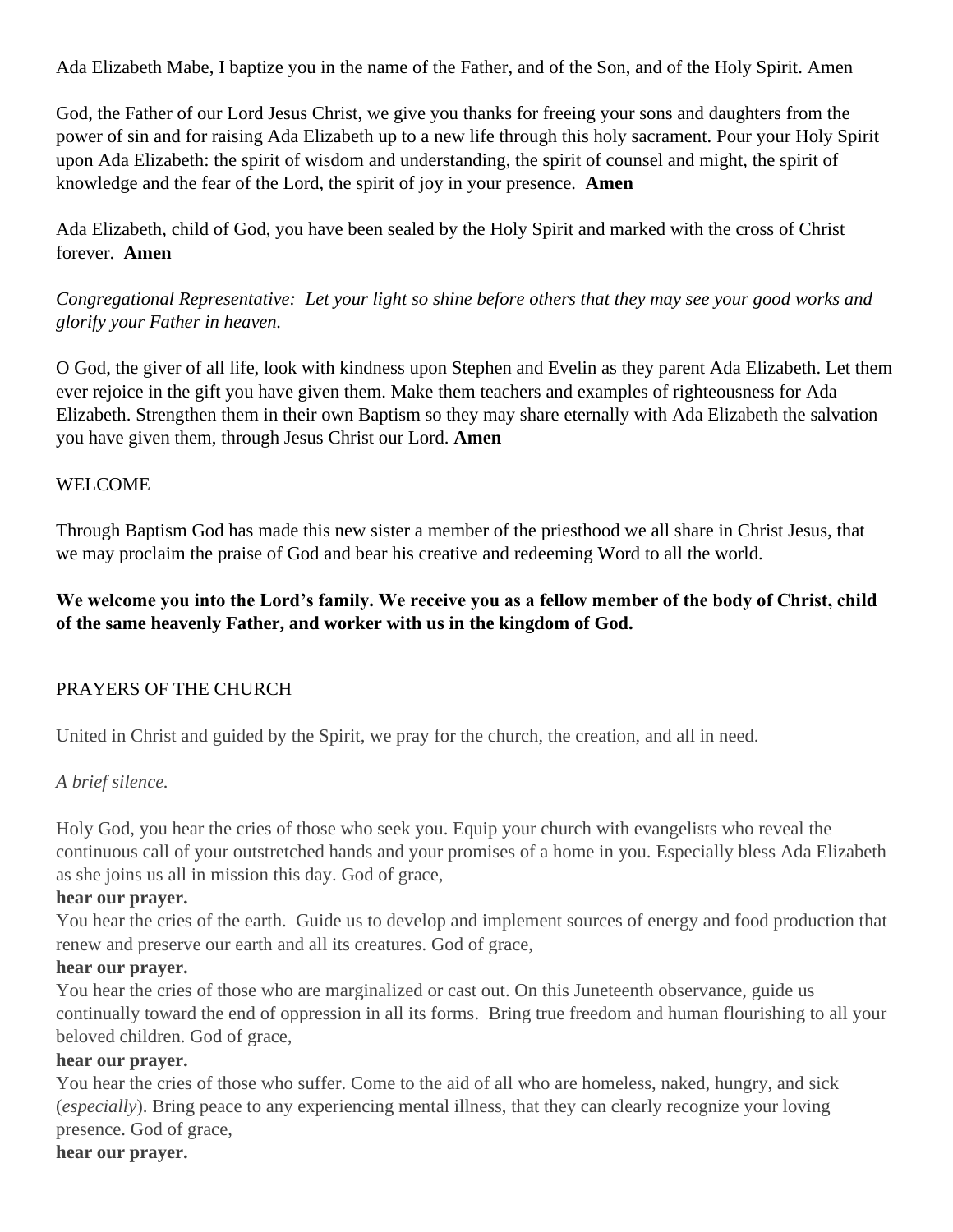You hear the cries of those who celebrate and those who grieve on this Father's Day. Nurture mutual love and tender care in all relationships. Comfort those for whom this day brings sadness or longing. God of grace,

# **hear our prayer.**

You are our rock and hiding place. Keep safe all this who gather at the Pickaway County Fair this week. Protect those who move and care for animals. Keep children safe and help teenagers make wise decisions as they enjoy all that the fair brings. God of grace,

# **Hear our prayer.**

We give thanks for the faithful departed whose lives proclaimed all you had done for them. At the last, unite us with them as we make our home in you. God of grace,

# **hear our prayer.**

God of every time and place, in Jesus' name and filled with your Holy Spirit, we entrust these spoken prayers and those in our hearts into your holy keeping.

**Amen.**

# FATHER'S DAY BLESSING

Response: Heavenly Father**, bless them all.** 

God of all creation, pour out your blessing on all fathers and those who provide fatherly care. You have made them in your image and given them children to love and care for in your name.

Heavenly Father**, bless them all.** 

Bless fathers with a heart like your heart: discerning and thoughtful, bold and decisive, compassionate and loving.

Heavenly Father**, bless them all.** 

As fathers model for their children the life that is lived by faith and not by sight, grant them courage under pressure and confidence in your power.

Heavenly Father**, bless them all.** 

When troubles threaten to overwhelm them, grant them your coping calm. When doubts give rise to anxiety, shore up their trust in your promises.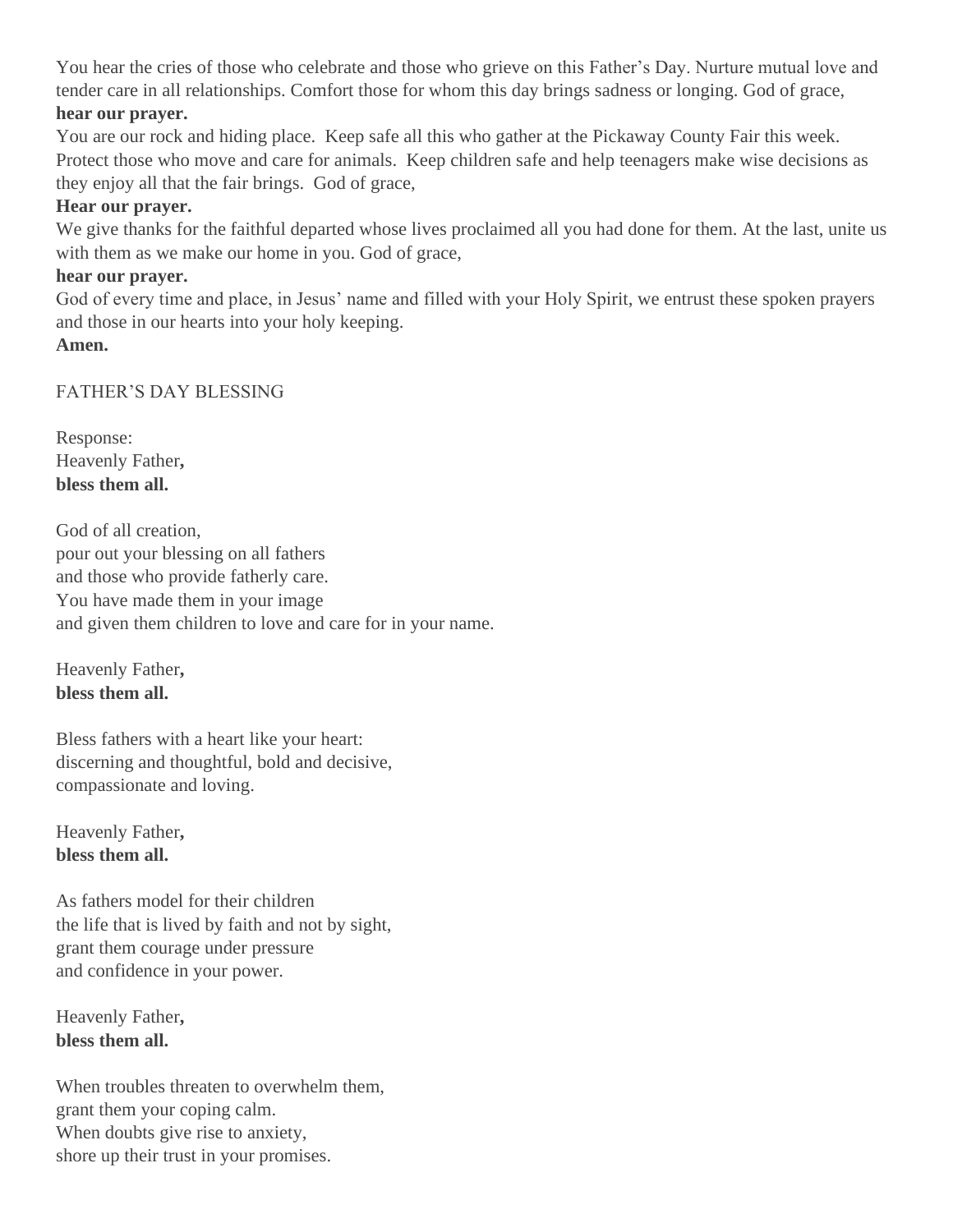When joy fills their days, grant them a keen gratitude for your abundant supply of grace.

Heavenly Father**, bless them all.** 

Season fathers with a lively sense of humor, Lord, for it will make life richer for us all. In all circumstances preserve them as your own.

Heavenly Father**, bless them all.** 

We ask this in Jesus' name. **Amen.**

# PEACE

# INVITATION TO THE OFFERING

## **OFFERTORY**

**Create in me a clean heart, O God, and renew a right spirit within me. Cast me not away from your presence, and take not your Holy Spirit from me. Restore to me the joy of your salvation, and uphold me with your free Spirit.**

# OFFERING PRAYER

God of abundance: you gift us with many blessings. As we are equipped by your goodness, strengthen us to labor in your field, and equip us to bear fruit for the good of all, in the name of Jesus. **Amen.**

# LORD'S PRAYER

**Our Father, who art in heaven, hallowed be thy name, thy kingdom come,** thy **will be done, on earth as it is in heaven. Give us this day our daily bread;** and **forgive us our trespasses, as we forgive those who trespass against us; and lead us not into temptation, but deliver us from evil. For thine is the kingdom, and the power, and the glory, forever and ever. Amen.**

# BLESSING

The God of peace, Father,  $\pm$  Son, and Holy Spirit, bless you, comfort you, and show you the path of life